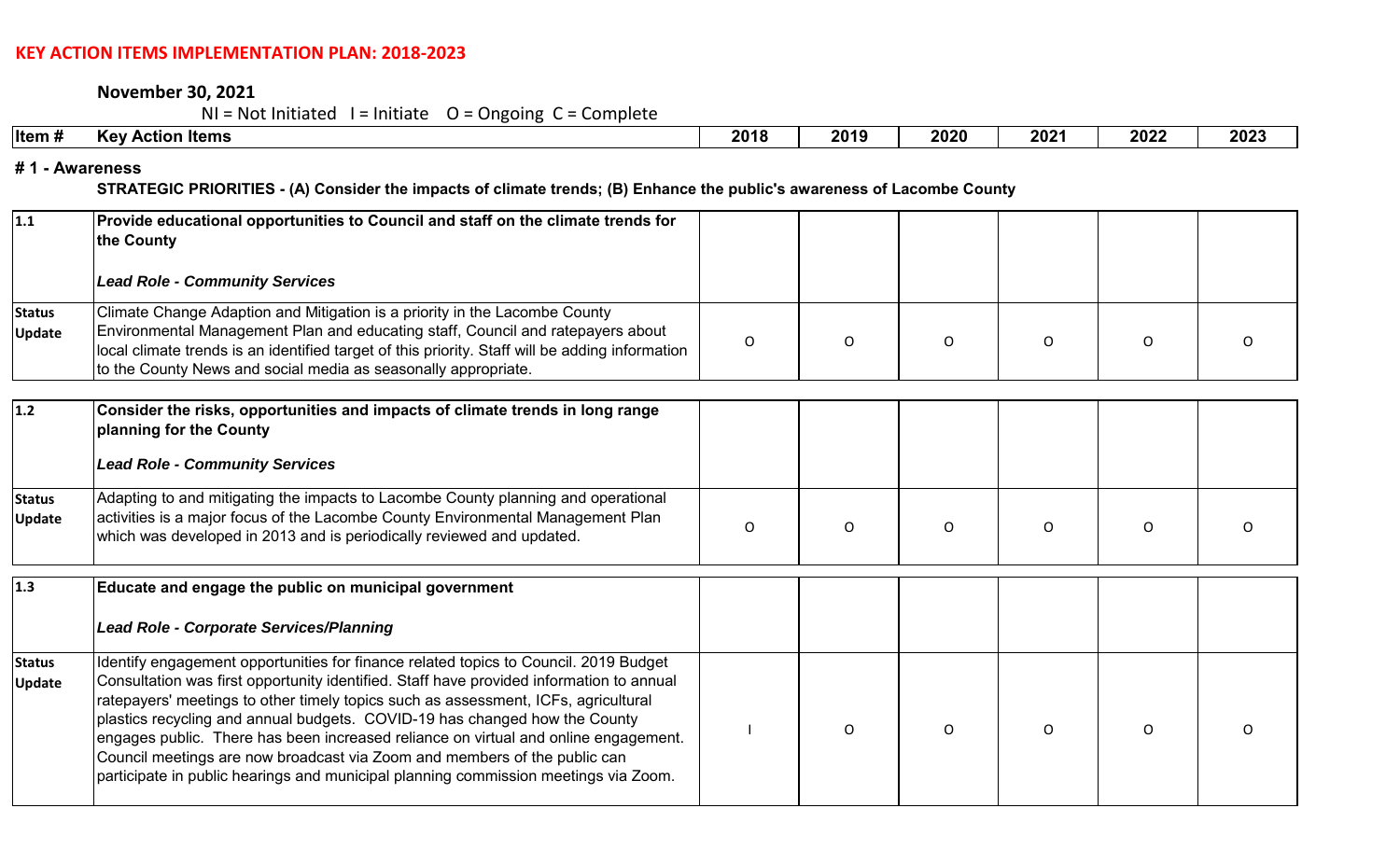## $N = Not Initialed 1 = Initiative 0 = Ongoing C = Complete$

**Update**

| Item # | <b>Kev</b><br>ltems<br>' Action | 2018 | 2019 | 2020 | 2021 | 2022 | 2023 |
|--------|---------------------------------|------|------|------|------|------|------|
|        |                                 |      |      |      |      |      |      |

| 1.4                            | <b>Celebrate our successes</b>                                                                                                                                                                                                                                                                                                                                                                                                                                                                                                                                                                                                                                                                                                                                                                                                                                                                                                                                                                                  |                |          |              |              |          |          |
|--------------------------------|-----------------------------------------------------------------------------------------------------------------------------------------------------------------------------------------------------------------------------------------------------------------------------------------------------------------------------------------------------------------------------------------------------------------------------------------------------------------------------------------------------------------------------------------------------------------------------------------------------------------------------------------------------------------------------------------------------------------------------------------------------------------------------------------------------------------------------------------------------------------------------------------------------------------------------------------------------------------------------------------------------------------|----------------|----------|--------------|--------------|----------|----------|
|                                | <b>Lead Role - Council/ County Manager</b>                                                                                                                                                                                                                                                                                                                                                                                                                                                                                                                                                                                                                                                                                                                                                                                                                                                                                                                                                                      |                |          |              |              |          |          |
| <b>Status</b><br><b>Update</b> | Work with Communications to promote success of our organization. The County has<br>actively promoted things such as the Agricultural Plastic Recycling Initiative, ICF<br>Agreements, County's APPI Award for public consultation. County continues to promote<br>initiatives and successes through regular County communication channels. Concerted<br>effort in the fall regarding the proposed assessment changes for oil and gas. This was<br>part of a broader provincial wide effort by rural municipalities to communicate the<br>potential impacts of this provincial initiative on the local tax base and services. Council<br>also communicated with urban neighbors to inform and obtain support for the County's<br>position on this matter. The County has been promoting its Blue Skies Award from the<br>Parklands Airshed Management Zone. The County's award was reported on by local<br>media in addition to the County acknowledging the award through its normal<br>communication channels. | $\Omega$       | $\Omega$ | $\mathsf{O}$ | $\mathsf{O}$ | $\Omega$ | $\Omega$ |
|                                | #2 - Environment<br><b>STRATEGIC PRIORITY - Protect the Environment</b>                                                                                                                                                                                                                                                                                                                                                                                                                                                                                                                                                                                                                                                                                                                                                                                                                                                                                                                                         |                |          |              |              |          |          |
| 2.1                            | Inventory environmentally significant areas in the County for the purposes of long<br>range planning<br><b>Lead Role - Community Services</b>                                                                                                                                                                                                                                                                                                                                                                                                                                                                                                                                                                                                                                                                                                                                                                                                                                                                   |                |          |              |              |          |          |
| <b>Status</b><br><b>Update</b> | This is happening passively. As developers move ahead we will compile the appropriate<br>studies to accumulate this information.                                                                                                                                                                                                                                                                                                                                                                                                                                                                                                                                                                                                                                                                                                                                                                                                                                                                                | N <sub>l</sub> | O        | $\mathsf O$  | O            | 0        | O        |
| 2.2                            | Continue to advocate, participate in, and/or initiate agriculture plastics recycling<br>options                                                                                                                                                                                                                                                                                                                                                                                                                                                                                                                                                                                                                                                                                                                                                                                                                                                                                                                 |                |          |              |              |          |          |
|                                | <b>Lead Role - Council/Community Services</b>                                                                                                                                                                                                                                                                                                                                                                                                                                                                                                                                                                                                                                                                                                                                                                                                                                                                                                                                                                   |                |          |              |              |          |          |
| <b>Status</b>                  | Currently in year three of the Joint program with Ponoka and Red Deer Counties.                                                                                                                                                                                                                                                                                                                                                                                                                                                                                                                                                                                                                                                                                                                                                                                                                                                                                                                                 |                |          |              |              |          |          |

Expanded to accept twine, and some pilot work on silage plastic.<br>Expanded to accept twine, and some pilot work on silage plastic.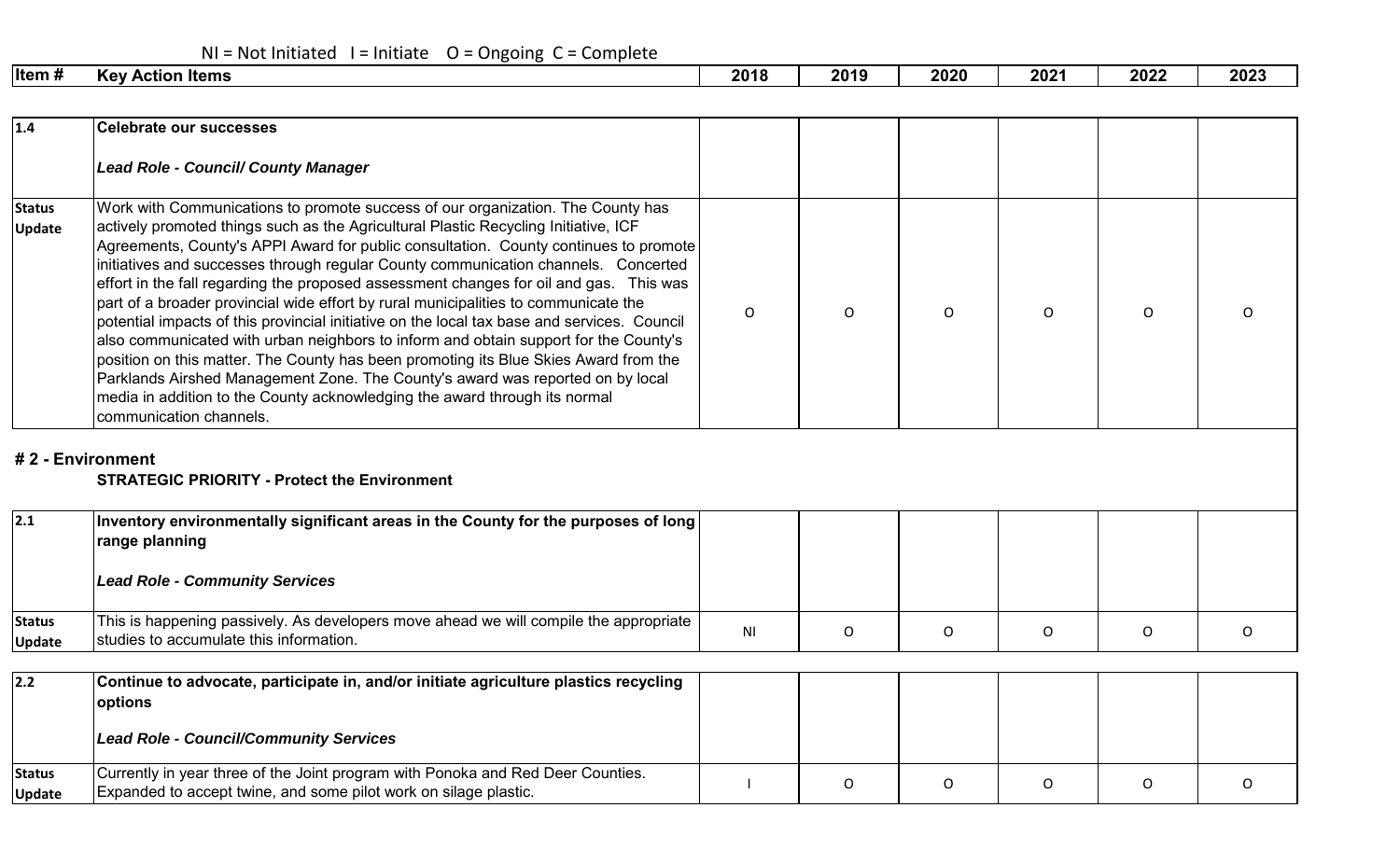## $NI = Not Initialed I = Initiative O = Ongoing C = Complete$

| ∣ltem #                 | <b>Key Action Items</b>                                                                                                                | 2018 | 2019     | 2020 | 2021 | 2022 | 2023 |
|-------------------------|----------------------------------------------------------------------------------------------------------------------------------------|------|----------|------|------|------|------|
|                         |                                                                                                                                        |      |          |      |      |      |      |
| 2.3                     | Complete an inventory of the County's environmentally sensitive practices and<br>integrate them into the Environmental Management Plan |      |          |      |      |      |      |
|                         | Lead Role - All Departments                                                                                                            |      |          |      |      |      |      |
| <b>Status</b><br>Update | The Environmental Coordinator is inventorying these through the Environmental<br>Management Plan.                                      |      | $\Omega$ | O    | O    |      | O    |
|                         |                                                                                                                                        |      |          |      |      |      |      |
| 2.4                     | Continue to advocate, participate in, and/or initiate waste disposal and recycling<br><b>activities</b>                                |      |          |      |      |      |      |
|                         | Lead Role - All Departments                                                                                                            |      |          |      |      |      |      |
| <b>Status</b>           | Continue to offer recycling services out of the Eckville and Alix/Mirror Transfer Stations                                             |      |          |      |      |      |      |
| <b>Update</b>           | as well as partner with urban neighbours to provide recycling access to County                                                         |      |          |      | O    |      |      |

#### **# 3 – Finance**

residents.

**STRATEGIC PRIORITY - Manage the Financial Assets of the County in Order to continue to provide appropriate and sustainable service levels**

| 3.1                            | Develop a long term strategy which incorporates potential new revenue sources<br>and deals with loss of taxes and/or reduction in grant funding and other revenue<br><b>lstreams</b><br><b>Lead Role - Corporate Services</b>     |  |   |  |
|--------------------------------|-----------------------------------------------------------------------------------------------------------------------------------------------------------------------------------------------------------------------------------|--|---|--|
| <b>Status</b><br><b>Update</b> | Working on updates to reserves policies and long term capital plans. This will assist in<br>determining capital renewal funding requirements in the future. Plans will include<br>planned reduction in provincial capital grants. |  | O |  |
| 3.2                            | <b>Explore an Economic Development Strategy</b><br><b>Lead Role - Planning Services</b>                                                                                                                                           |  |   |  |
| <b>Status</b><br><b>Update</b> | Staff have developed a Terms of Reference which will be presented to Council at the<br>December Council meeting. Development of an Economic Development Strategy is<br>proposed to be initiated in 2022.                          |  |   |  |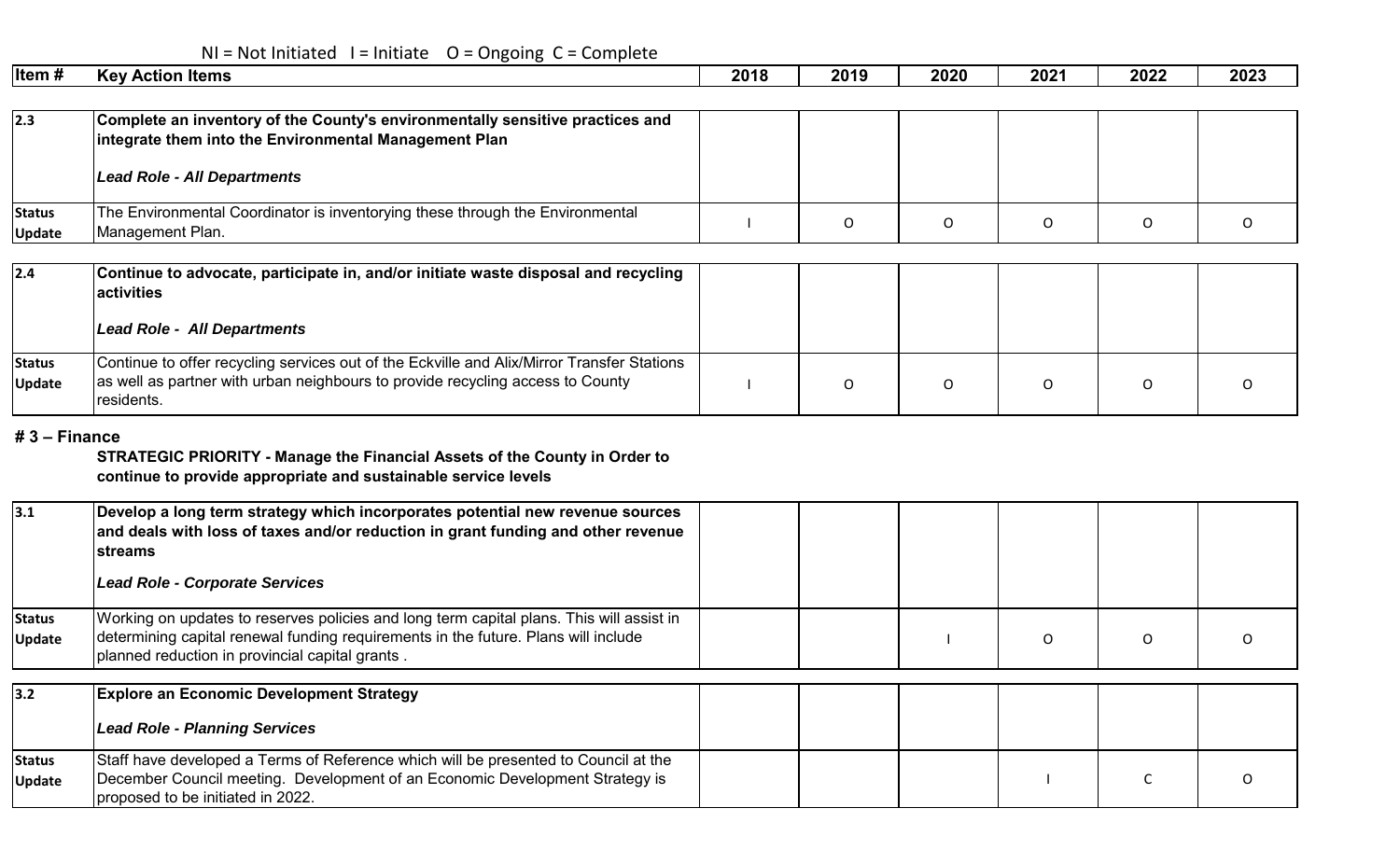| $NI = Not Initialed I = Initialte O = Ongoing C = Complete$ |  |
|-------------------------------------------------------------|--|
|-------------------------------------------------------------|--|

|  | ∣ltem # | - -<br>' Action Items<br><b>Kev</b> | 2018 | 2019 | 2020 | 202' | 2022 | 2023 |
|--|---------|-------------------------------------|------|------|------|------|------|------|
|--|---------|-------------------------------------|------|------|------|------|------|------|

#### **# 4 - Human Resources**

**STRATEGIC PRIORITY - Attract, engage and retain new and existing employees**

| 4.1                     | <b>Provide mentorship opportunities for leadership positions</b>                                                                                 |  |  |  |
|-------------------------|--------------------------------------------------------------------------------------------------------------------------------------------------|--|--|--|
|                         | Lead Role - County Manager                                                                                                                       |  |  |  |
| Status<br><b>Update</b> | Key employees have been identified for future leadership positions and are being<br>invested in through mentorship and professional development. |  |  |  |

| 4.2                     | <b>Enhance the performance review tools for managers and supervisors</b>                                        |  |  |  |
|-------------------------|-----------------------------------------------------------------------------------------------------------------|--|--|--|
|                         | Lead Role - County Manager                                                                                      |  |  |  |
| Status<br><b>Update</b> | Have developed and implemented a second performance review template for<br>supervisors to use with their staff. |  |  |  |

| $\vert 4.3 \vert$              | Recognize generational differences in our H.R. practices<br>Lead Role - County Manager                                                                                                                                                                                                                                                                                                                                           |    |           |  |  |
|--------------------------------|----------------------------------------------------------------------------------------------------------------------------------------------------------------------------------------------------------------------------------------------------------------------------------------------------------------------------------------------------------------------------------------------------------------------------------|----|-----------|--|--|
| <b>Status</b><br><b>Update</b> | How to implement strategies to recognize generational differences is a regular<br>discussion topic with staff at a variety of different levels to gain a good understanding of<br>the expectations from the different generations as well as the limitations and<br>opportunities within the department and the entire organization. Initiatives to address our<br>ever-changing workforce demographics will continue to evolve. | ΝI | <b>NI</b> |  |  |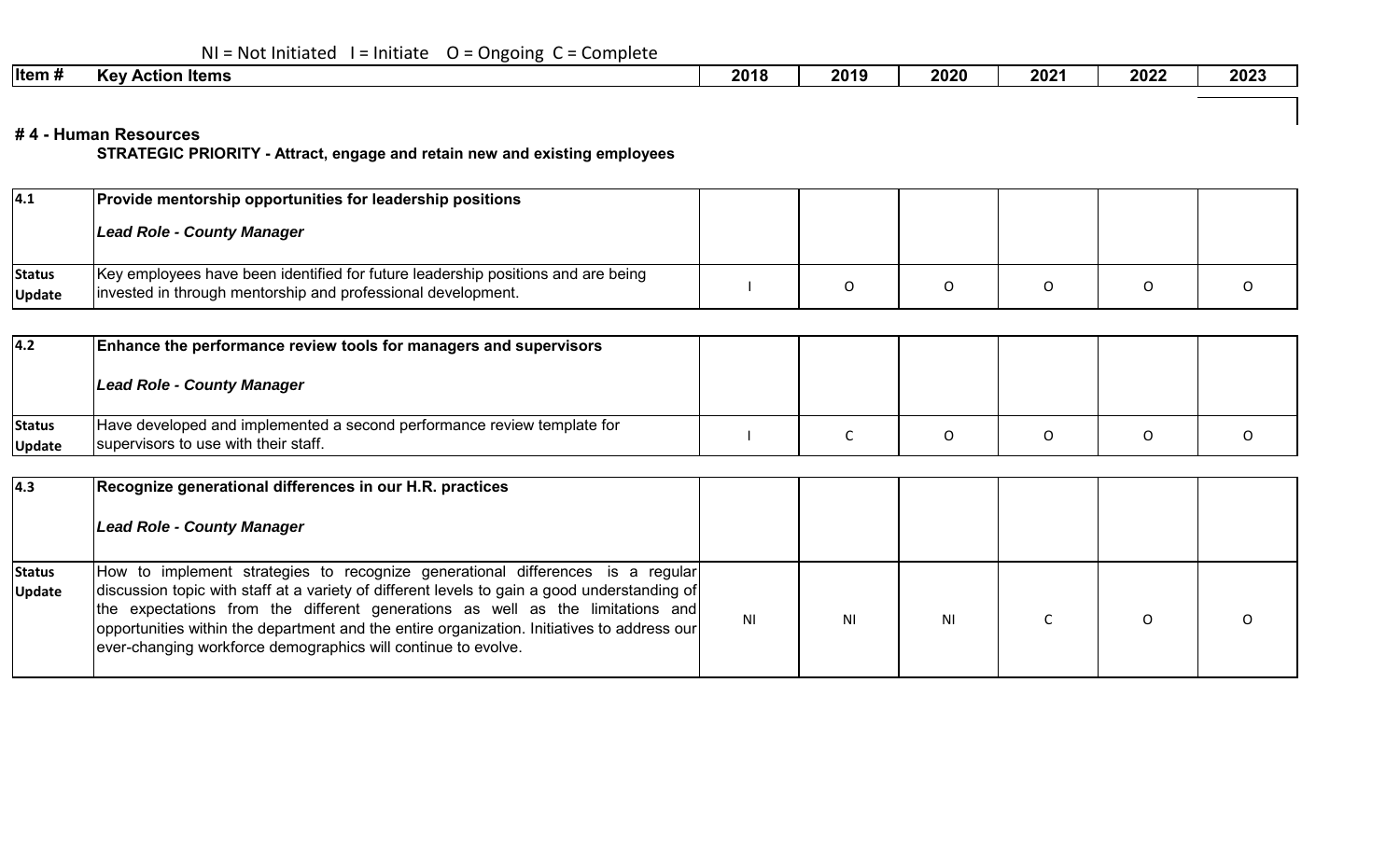| $NI = Not Initialed I = Initialte O = Ongoing C = Complete$ |  |  |  |
|-------------------------------------------------------------|--|--|--|
|-------------------------------------------------------------|--|--|--|

| Item#<br>ı Items<br>. Action∶<br><b>Kev</b> | 2018 | 2019 | 2020 | 202' | 2022 | 2023 |
|---------------------------------------------|------|------|------|------|------|------|
|---------------------------------------------|------|------|------|------|------|------|

**# 5 - Information Resources**

**STRATEGIC PRIORITY - Capitalize on Information Assets**

| 5.1                            | Utilize a comprehensive and consistent strategy of providing information to the<br>public                                                                                                                                                                                                                                                                                                                                                                                                      |              |          |          |          |                |                         |
|--------------------------------|------------------------------------------------------------------------------------------------------------------------------------------------------------------------------------------------------------------------------------------------------------------------------------------------------------------------------------------------------------------------------------------------------------------------------------------------------------------------------------------------|--------------|----------|----------|----------|----------------|-------------------------|
|                                | <b>Lead Role - County Manager</b>                                                                                                                                                                                                                                                                                                                                                                                                                                                              |              |          |          |          |                |                         |
| <b>Status</b><br><b>Update</b> | Working with Communications and all departments to identify and implement<br>improvements to County News and social media platforms. Public Participation now<br>incorporated into every Council agenda item. 2021 budget includes funding to make the<br>County's website more functional for mobile users. A communications survey<br>conducted in 2020 identified how residents received information from the County.                                                                       | $\mathsf{O}$ | $\circ$  | $\circ$  | O        | O              |                         |
| 5.2                            | Increase overall efficiency and productivity through improved information<br>sharing, collaboration and enhanced use of technology                                                                                                                                                                                                                                                                                                                                                             |              |          |          |          |                |                         |
|                                | <b>Lead Role - Corporate Services</b>                                                                                                                                                                                                                                                                                                                                                                                                                                                          |              |          |          |          |                |                         |
| <b>Status</b><br><b>Update</b> | The County has launched an Intranet Site "County Connection" which all employees<br>now have access to. This site is the site for County information for employees. All<br>employees now have an email and Office account and can access information via email<br>or the County Connection site. The County's SharePoint 2010 site was shut down and<br>data moved to the new County Connection site. IT is also working to improve<br>collaboration between MS Teams and the SharePoint site. | $\Omega$     | $\Omega$ | $\Omega$ | $\Omega$ | $\Omega$       |                         |
| 5.3                            |                                                                                                                                                                                                                                                                                                                                                                                                                                                                                                |              |          |          |          |                |                         |
|                                | Develop a risk management plan for external cyber threats<br><b>Lead Role - Corporate Services</b>                                                                                                                                                                                                                                                                                                                                                                                             |              |          |          |          |                |                         |
|                                | Council has approved the Cyber Security Policy and staff are now working on a Cyber<br>Prevention Plan.                                                                                                                                                                                                                                                                                                                                                                                        |              |          |          |          | $\overline{o}$ | $\overline{\mathsf{O}}$ |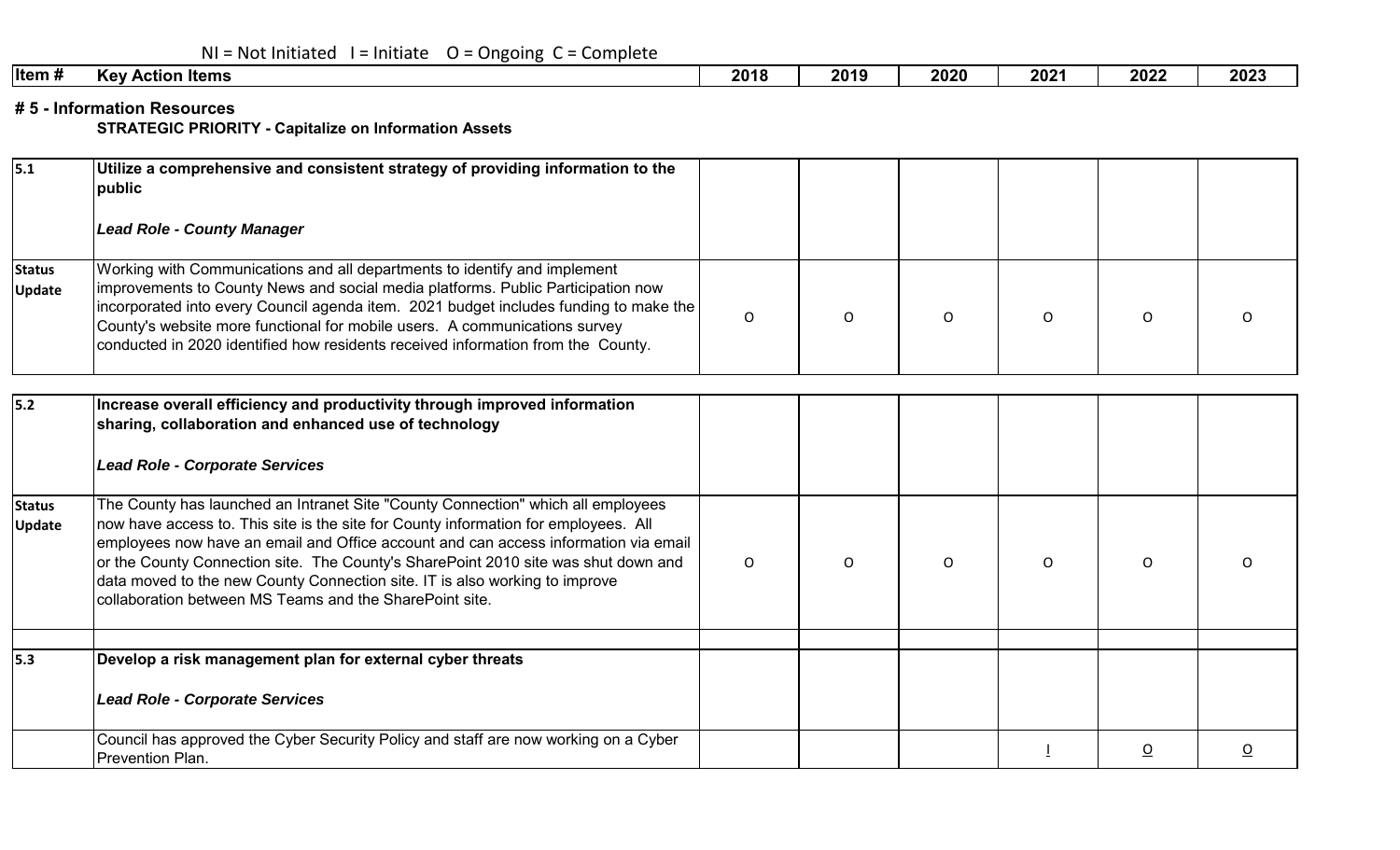|  |  | $NI = Not Initialed I = Initialte O = Ongoing C = Complete$ |
|--|--|-------------------------------------------------------------|
|--|--|-------------------------------------------------------------|

| - -<br>Kev<br>⊦Items<br>Action | 2018 | 2019 | 2020 | 202' | 2022 | 2023 |  |
|--------------------------------|------|------|------|------|------|------|--|
|                                |      |      |      |      |      |      |  |

#### **# 6 - Infrastructure**

**STRATEGIC PRIORITY - Manage the County's infrastructure**

| 6.1                     | Enhance strategies to protect the County's infrastructure from excessive damage<br>Lead Role - Operations<br><b>Support Role - Community Services</b> |  |  |  |
|-------------------------|-------------------------------------------------------------------------------------------------------------------------------------------------------|--|--|--|
| Status<br><b>Update</b> | Working more closely with Community Services to provide enforcement action when<br>appropriate.                                                       |  |  |  |

| 6.2                            | Develop and implement a long range capital asset plan<br>Lead Role - Corporate Services/Operations                                                                                                                                                                                                                   |  |  |  |
|--------------------------------|----------------------------------------------------------------------------------------------------------------------------------------------------------------------------------------------------------------------------------------------------------------------------------------------------------------------|--|--|--|
| <b>Status</b><br><b>Update</b> | Council approved the 2021-2024 5-Year Capital Plan earlier this year. Administration is<br>working to update reserve and capital policies for Council's consideration in 2022.<br>Ongoing review of current Operations Dept. capital asset plans ensure that forecasting<br>lis accurate and reflects actual trends. |  |  |  |

#### **# 7 - Recreation**

**STRATEGIC PRIORITY - Pursue more recreational opportunities** 

| 7.1                            | Develop a Parks & Open Spaces Plan which includes an evaluation process for<br>the acquisition and uses of recreation and natural areas<br>Lead Role - All Departments                                              |  |  |  |
|--------------------------------|---------------------------------------------------------------------------------------------------------------------------------------------------------------------------------------------------------------------|--|--|--|
| <b>Status</b><br><b>Update</b> | Planning and Operations continue to work closely together on acquisitions and<br>subdivisions which include parks and open spaces. Development of a formal process for<br>the evaluation of these areas is ongoing. |  |  |  |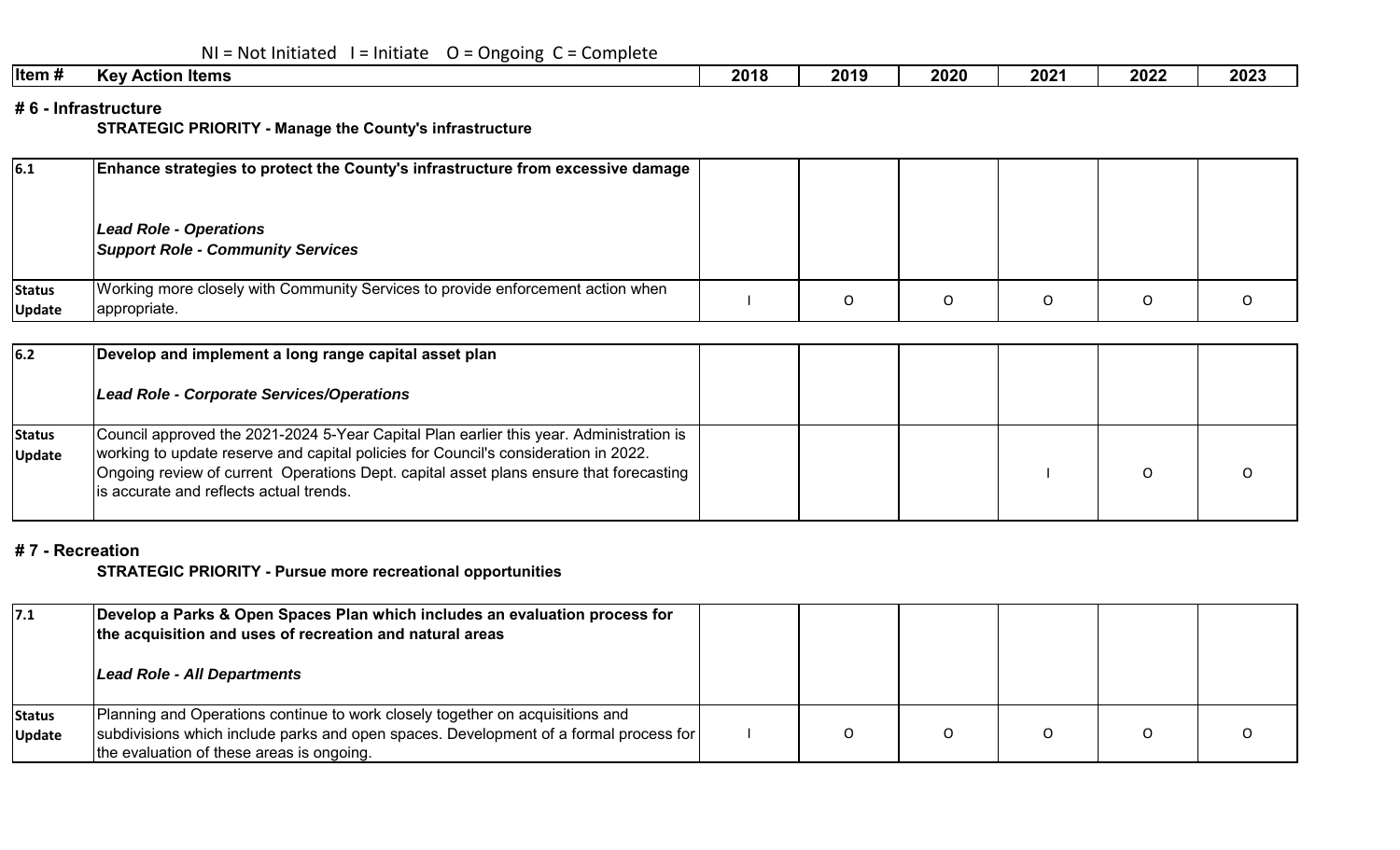# $NI = Not Initialed I = Initiative O = Ongoing C = Complete$

| Item#                   | <b>Key Action Items</b>                                                                                                                                  | 2018 | 2019 | 2020 | 2021 | 2022 | 2023 |
|-------------------------|----------------------------------------------------------------------------------------------------------------------------------------------------------|------|------|------|------|------|------|
| $7.2$                   | Continue to investigate funding options for the completion of the north portion of<br>the Great Trail in Lacombe County<br><b>Lead Role - Operations</b> |      |      |      |      |      |      |
| Status<br><b>Update</b> | Grant and funding partnerships are constantly evaluated if they become available.                                                                        |      |      |      |      |      |      |

### **# 8 - Service Delivery**

**A. STRATEGIC PRIORITY - Provide appropriate service levels to our citizens**

### **B. STRATEGIC PRIORITY - Maintain effective cooperation and collaboration with neighboring urban and rural municipalities**

| 8.1                     | Investigate opportunities for alternate fire service delivery                                                                                                          |  |  |  |
|-------------------------|------------------------------------------------------------------------------------------------------------------------------------------------------------------------|--|--|--|
|                         | <b>Lead Role - Community Services</b>                                                                                                                                  |  |  |  |
| <b>Status</b><br>Update | Policy changes now allow for invoicing of fire responses. Working with the City of<br>Lacombe to explore the possibility of a fee for service model for fire services. |  |  |  |

| 8.2                            | [Develop a plan to document department service levels with assigned performance]<br><b>Imeasures</b><br>Lead Role - All Departments                                                                                                                                                                                   |    |    |    |  |  |
|--------------------------------|-----------------------------------------------------------------------------------------------------------------------------------------------------------------------------------------------------------------------------------------------------------------------------------------------------------------------|----|----|----|--|--|
| <b>Status</b><br><b>Update</b> | Will be initiated through Performance Based Budgeting process. Staff from a number of  <br>departments have been participating in the asset management certificate program. One<br>of the key measures of asset management is service levels. Staff are documenting<br>service levels for a variety of County assets. | ΝI | ΝI | ΝI |  |  |

| 8.3                     | <b>Encourage crime prevention initiatives and awareness in Lacombe County</b>                                             |  |  |  |
|-------------------------|---------------------------------------------------------------------------------------------------------------------------|--|--|--|
|                         | Lead Role - Council/Community Services                                                                                    |  |  |  |
| Status<br><b>Update</b> | Enforcement Department will continue to promote CPTED and participation in rural<br>crime watch meetings and initiatives. |  |  |  |